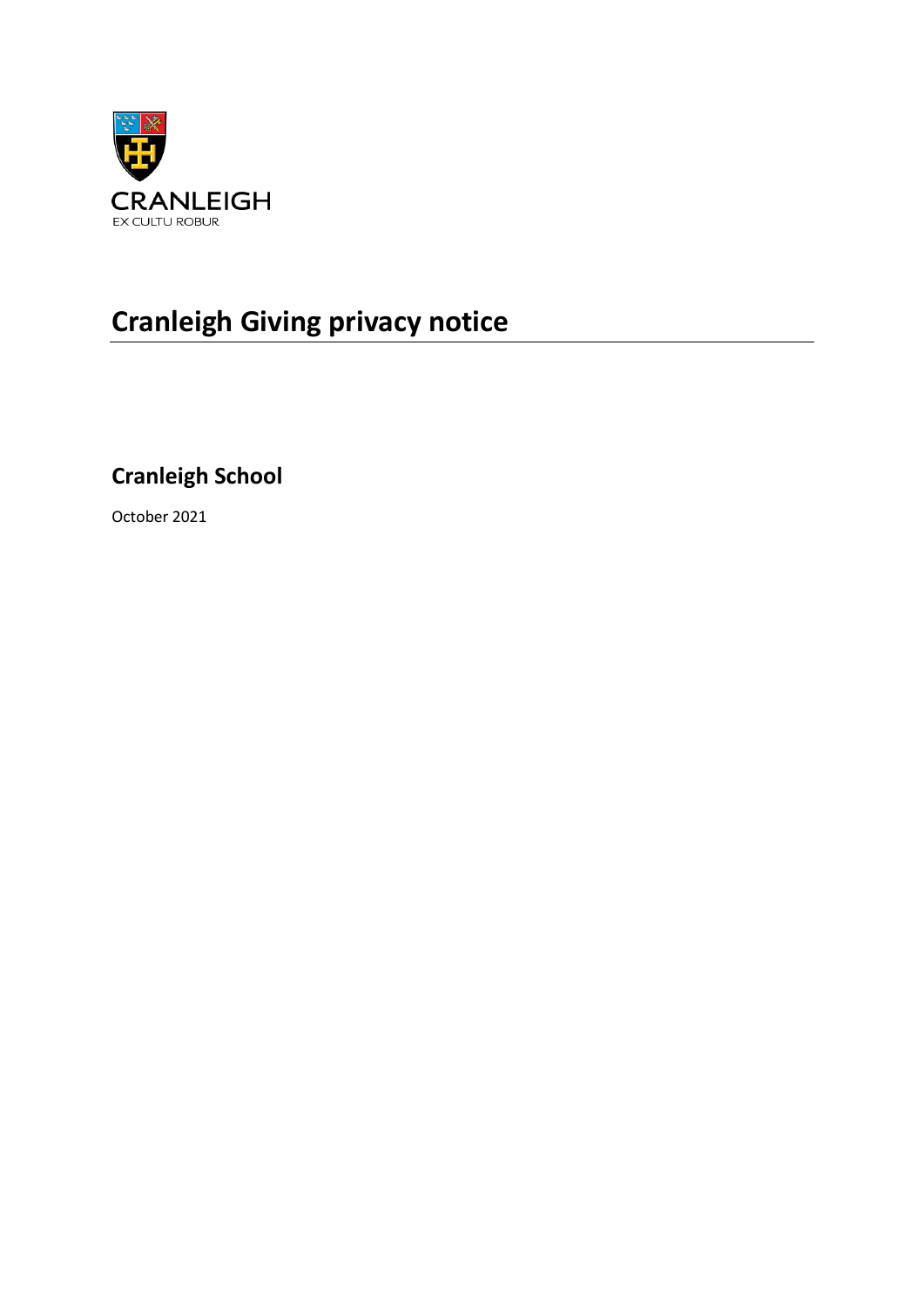# **How we use your information: fundraising and development privacy notice**

#### **Introduction**

This notice explains **how** and **why** the Cranleigh Giving Office collects personal data about you when carrying out our fundraising and development activities.

This notice also outlines **what we do** with your information and what **decisions** you can make about your information in relation to fundraising and development.

If you have any questions about this notice please contact the Head of Cranleigh Giving whose contact details are 01483 542261 [or SRS@cranleigh.org.](mailto:or%20SRS@cranleigh.org) If the Head of Cranleigh Giving is not available, you can contact the Cranleigh Giving Office on 01483 273666, [reception@cranleigh.org](mailto:reception@cranleigh.org) or in writing to Cranleigh School, Horseshoe Lane, Cranleigh, Surrey GU6 8QQ in relation to any of the matters set out in this notice.

The Old Cranleighan Society is independent from the School. The Society has a separate privacy notice which is published on its websit[e https://ocsociety.cranleigh.org/privacy-policy](https://ocsociety.cranleigh.org/privacy-policy) The Old Cranleighan Society is responsible for your personal data, or to use data protection terminology, the Society is a "controller" or "data controller" of your personal data.

This notice describes how we share information with the Society.

This notice just covers how the School uses your personal data for fundraising and development purposes. For more information about how the School uses your information more widely (for example, in relation to the provision of education to pupils) please ask the Data Protection Lead for a copy of the appropriate privacy notice. The Data Protection Lead can be contacted as follows: by email a[t dataprotectionlead@cranleigh.org](mailto:dataprotectionlead@cranleigh.org) or by post at Cranleigh School, Horseshoe Lane, Cranleigh, Surrey GU6 8QQ.

#### **What is personal data?**

Personal data is information that identifies you as an individual and relates to you.

This includes your contact details, your relationship with the School and financial information.

# **What personal data does the School hold about you and how is this obtained?**

We receive information about you from other teams within the School but only where this is relevant to our work. We obtain information from the School Admissions Office about the dates when you/your child/ren attended the School and the House you or your child/ren belonged to. We hold a specific database with information about alumni, parents, staff, former parents, former staff and other supporters. The personal details of other supporters, such as stallholders for the Cranleigh Foundation Christmas Fair, are held on MailChimp and secure school servers.

You provide us with information about yourself during the course of our relationship with you. For example, when you sign up to receive communications from us or order tickets for events.

You may have opted-in to be contacted by us about news, appeals and promotions by email when you gave an online donation on the Stripe.com website.

In addition, we will obtain your information from other sources, which we use for the purposes described below. These are others who are involved in our development activities, for example, other members of your family and another alumni might tell us about your interests or your career.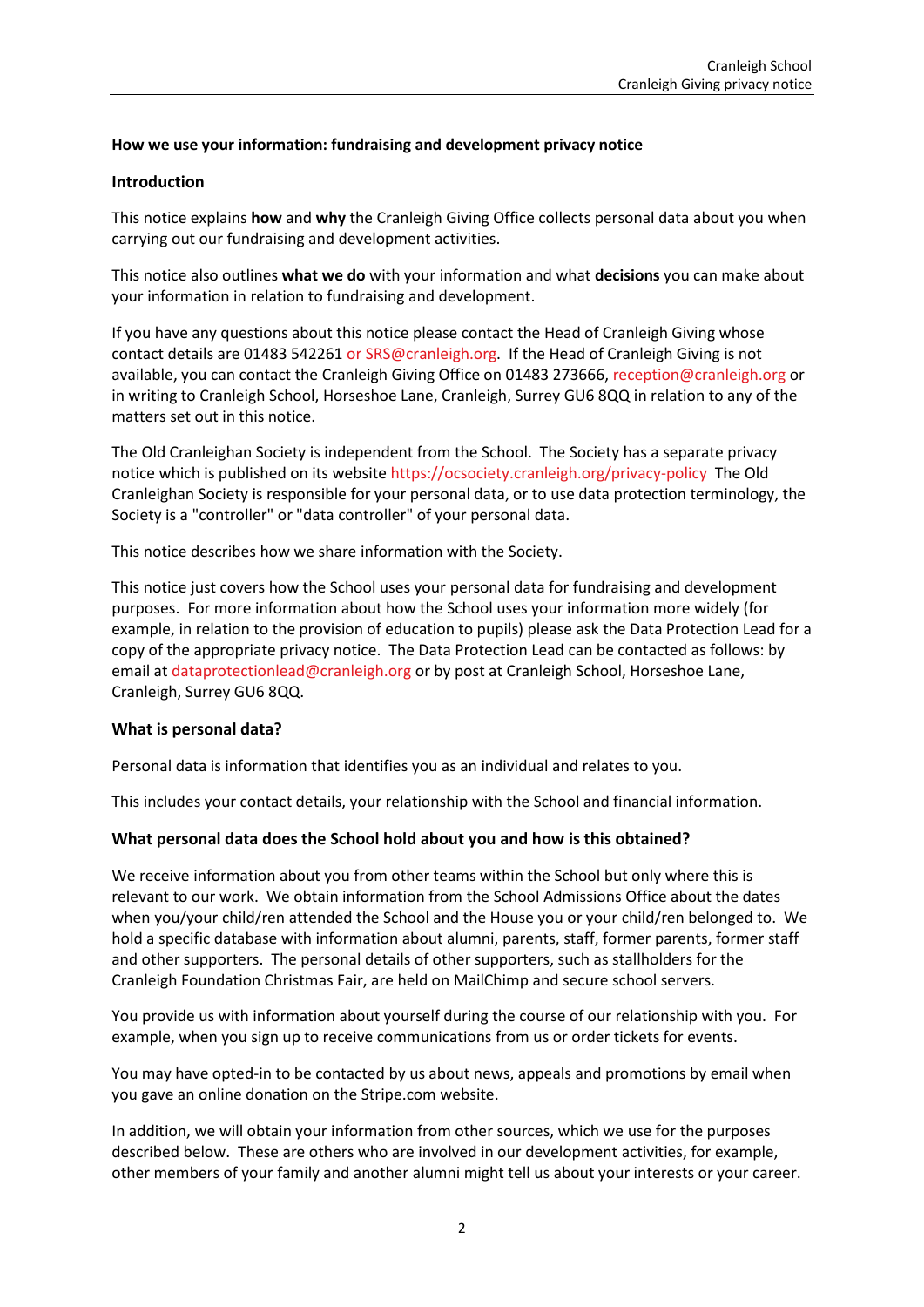We invite businesses who have exhibited at other events to hire a stall at the Cranleigh Christmas Fair, as well as members of the Charity Fairs Association.

We will hold information such as:

- your name, gender, and date of birth;
- information about your family, for example, whether you have any brothers or sisters who attended the School;
- any connection you may have with other members of the School community such as other alumni;
- the dates when you or your child/ren attended the School (if applicable);
- if you are a former staff member the dates when you worked at the School;
- your contact details;
- information about your achievements and interests e.g. which sports team you were part of as a pupil;
- where you attended university and your occupation (if applicable);
- how you like to hear from us e.g. whether you have signed up to receive emails from us;
- your involvement with us. This includes correspondence with you, your attendance at our events, and whether you have signed up to Cranleigh Friends or take part in our careers programme;
- records of any donations and your Gift Aid status if applicable;
- information from articles in the media;
- any dietary requirements for catering purposes;
- financial details if you have hired a stall at the Cranleigh Foundation Christmas Fair; and
- any disability which you may have so that we may make reasonable adjustments for you.

# **Why do we use your personal data?**

We use your information in the following ways:

- to keep you informed about events and activities and in relation to your attendance at those events (for example, so that we can accommodate you if you tell us about any special needs or dietary requirements);
- to facilitate interaction between members of the School community, for example, we host career-based events to encourage professional networking amongst the Cranleigh community;
- to tell you about products sold to benefit the School such as clothing and sports goods;
- to keep you informed about what is happening at the School, for example, by sending you a copy of the School magazines The Cranleighan;
- in connection with providing financial support to the School (including making donations to the School, specific campaigns, such as for a new sports centre, and requests for sponsorship);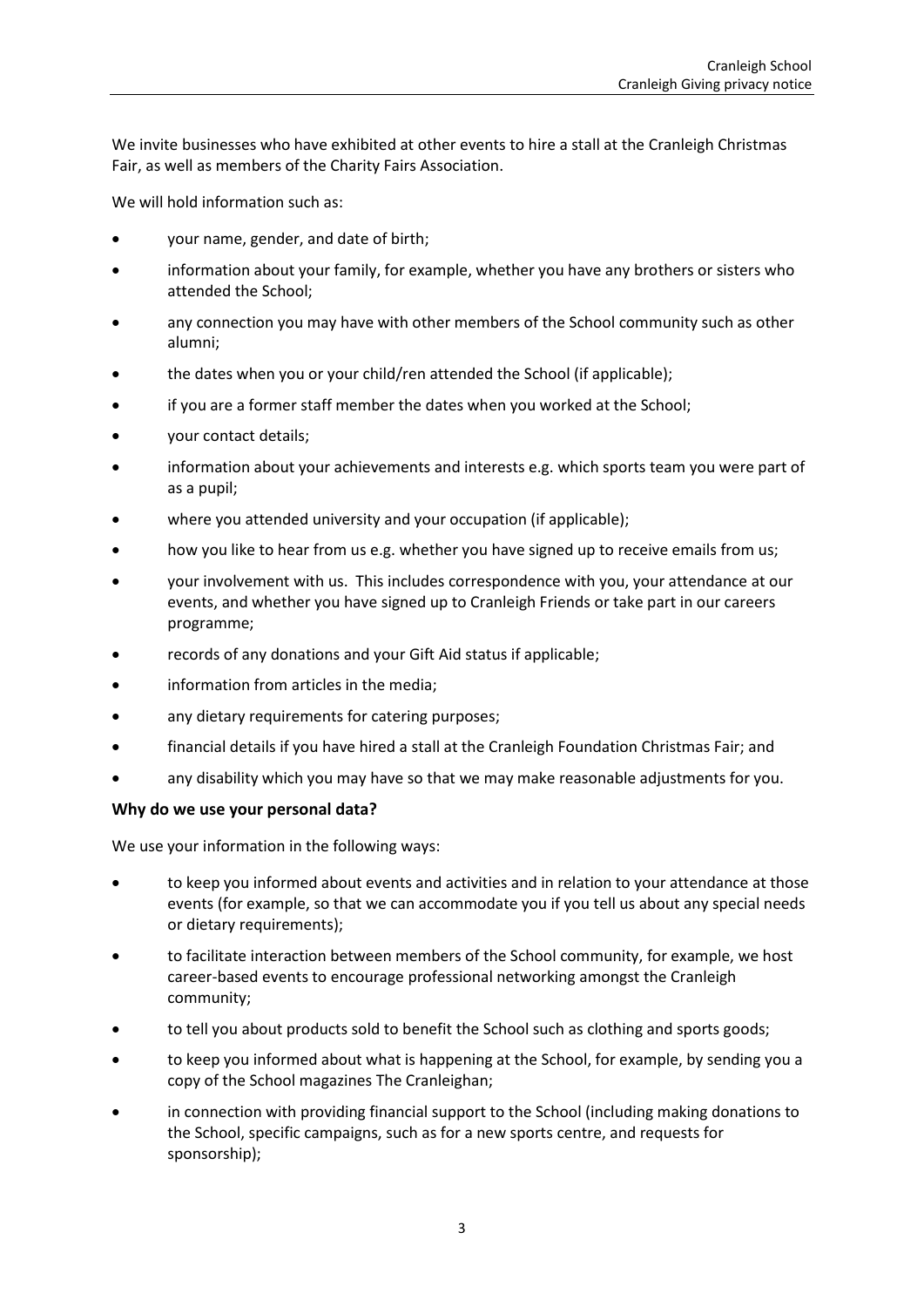- in connection with the other ways in which you might support the School (such as when you volunteer);
- in connection with any research we carry out. For example, we may ask you to complete a survey, provide feedback or join one of our focus groups.

We will contact you for the above purposes by email, telephone, social media, post or by text message but we will only do this where we are allowed to do so under data protection law (for example, we will usually need your consent before sending you an email about a fundraising opportunity). If you tell us that you do not want to be contacted for any of these purposes then we will of course respect that.

If you wish to make a donation, particularly a donation of a substantial value, we may need to verify your identity and / or carry out financial due diligence on you. This may involve taking and retaining copies of your identification documents and obtaining your personal data from the following sources: internet search engines, 192.com, the Charity Commission, Zoopla, Business Week and related media articles. This is to comply with our legal obligations.

We will take photographs or videos of you to use in our publicity or on our social media platforms and website. If we consider that the photograph or video is more privacy intrusive then we may ask for consent first.

We carry out targeted fundraising activity to ensure that we are contacting you with the most appropriate communication, which is relevant and timely and will ultimately provide an improved experience for you.

This activity assists us in understanding the background of those who support us and helps us to make appropriate requests to those supporters who may have the means and the wish to give.

We will use your personal data to build up a picture of your willingness to give so that we can tailor our fundraising communications to you. As part of this we may use your personal data to help us decide who might have capacity to make a donation to the School. We will use the following information for this purpose: your postal address, history of giving and your occupation. We will also obtain information from sources outside of the School. These sources are as follows Zoopla (for house prices), LinkedIn, Bloomberg. We will only use your personal data as we have described in this paragraph where we have your consent to do so.

#### **How and why does the School share your personal data with third parties?**

- If you use a third-party platform to donate then we will receive information about you from them.
- If you attend one of our events, then we will share your information with event booking platforms such as TicketSource.
- In accordance with our legal obligations, will share information with local authorities, the Independent Schools Inspectorate and the Department for Education, for example, where we have any safeguarding concerns.
- On occasion, we may need to share information with the police for the prevention and investigation of crime and the prosecution of offenders.
- We may also need to share information with our professional advisors. For example, we may share your personal data with our legal advisers for the purpose of obtaining legal advice.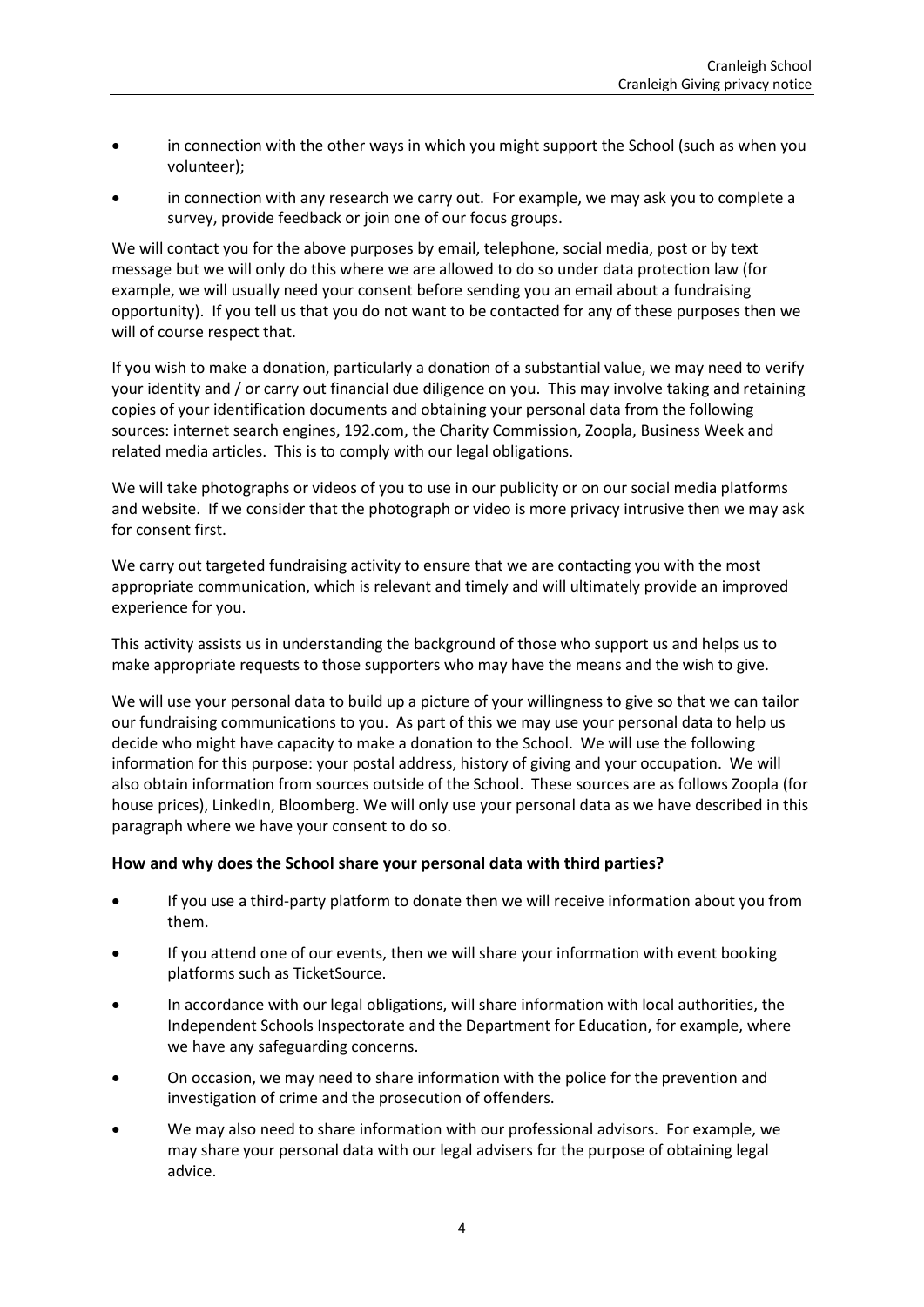- We will need to share information if there is an emergency, for example, if you are hurt whilst on School premises or at one of our events.
- We will share information with HMRC in connection with Gift Aid claims.
- We use contractors to help us with our work (e.g. a printing company for our literature) or where we store our database in the cloud.
- We will share your names with a venue if you are attending one of our functions held outside Cranleigh School for secure registration purposes.
- The School shares information about you with the Old Cranleighan Society. For example, when you leave the School, you automatically become an Old Cranleighan and your contact details will be entered into the Old Cranleighan database so they can contact you to provide all the benefits of being an Old Cranleighan.

#### **Our lawful bases for using your information**

This section contains information about the lawful basis that we are relying on when handling your information.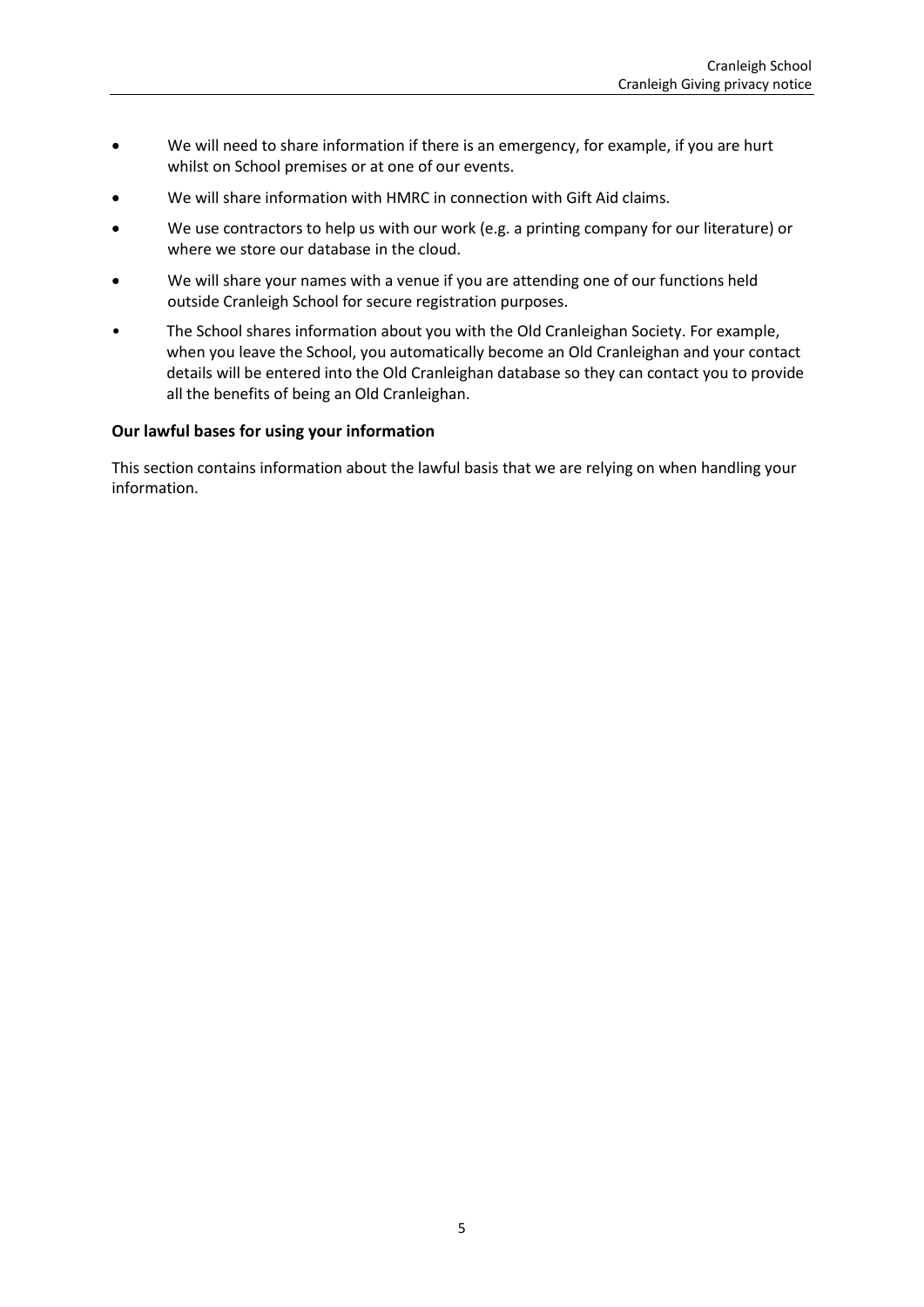# **Legitimate interests**

This means that we are using your information when this is necessary for our legitimate interests, except when your interests and fundamental rights override our legitimate interests. We rely on legitimate interests to use your information for all of the purposes described except where we have asked you for your consent (in which case consent applies as the lawful basis). Specifically, we have a legitimate interest in:

- ensuring that there is an active community of supporters which will benefit the School and members of the School community, such as current and former pupils and parents;
- promoting the objects and interests of the School. This includes fundraising e.g. if we want to raise money for the bursary fund or new buildings;
- using your personal data to administer our events;
- safeguarding and promoting the welfare of our current and former pupils with whom you may be in contact e.g. if you arrange work experience or mentor a pupil; and
- ensuring that we comply with our legal obligations.

If you object to us using your information where we are relying on our legitimate interests as explained above please speak to the Head of Cranleigh Giving.

#### **Public interest task**

We rely on this basis (as well as legitimate interests) where we use personal data in order to look after those we are responsible for. For example, if we needed to carry out checks on someone before allowing them to mentor our pupils.

# **Consent**

In some cases, we are processing your personal data because you have given us your consent to do so.

If we ask for your consent to use your personal data you can take back this consent at any time. Any use of your information before you withdraw your consent remains valid. To withdraw your consent please contact Head of Cranleigh Giving on 01483 542261 SRS@cranleigh.org .

#### **Necessary for a contract**

We will need to use your information in order to perform our obligations under a contract with you, for example, we need your name and contact details so that we can send you tickets for a concert that you have purchased tickets for.

# **Legal obligation**

On some occasions we will need your information to comply with a legal obligation. For example, we may need to keep a record of who is attending an event so that we can comply with our health and safety obligations.

# **Vital interests**

For example, to prevent someone from being seriously harmed or killed.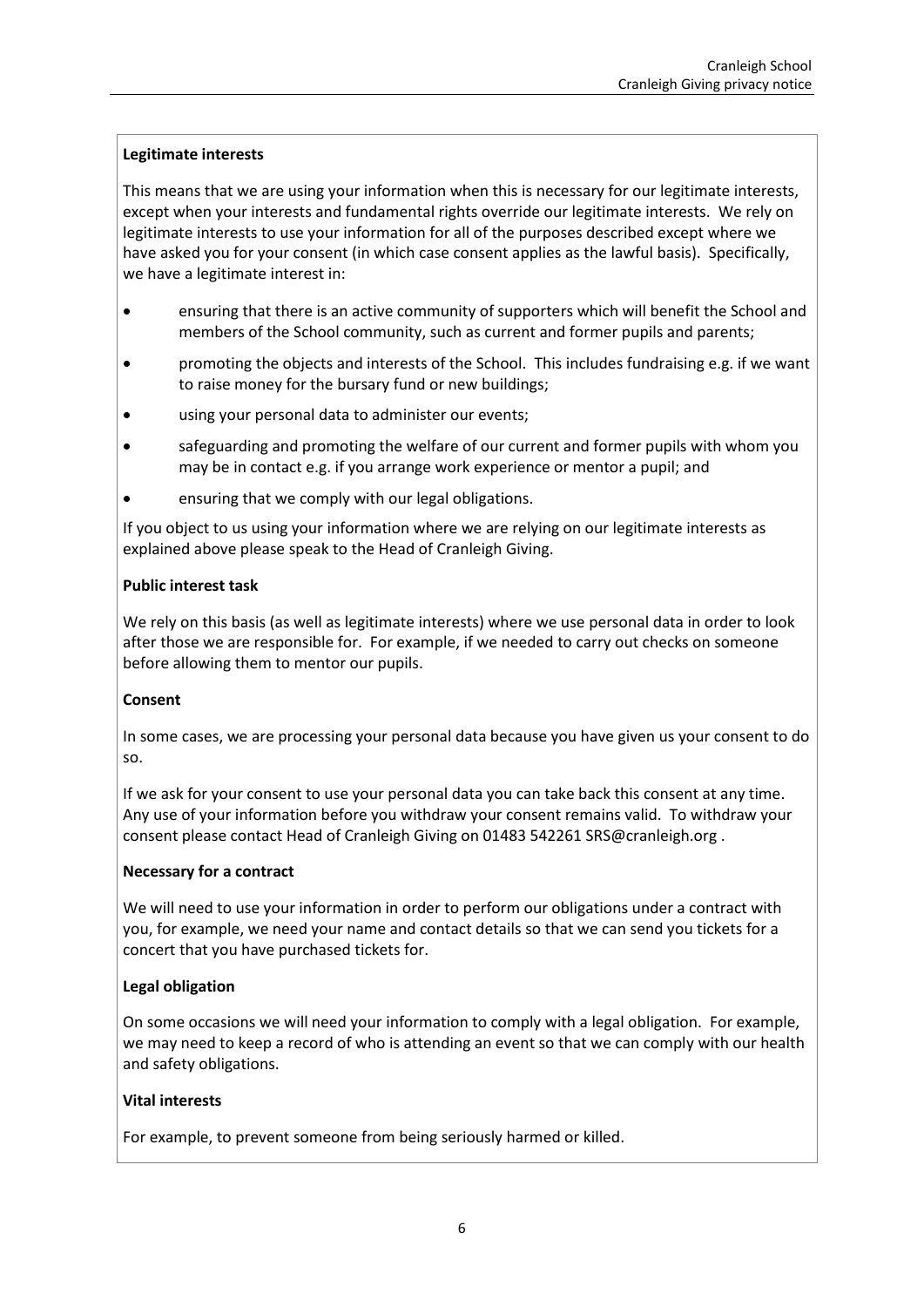The School must also comply with an additional condition where it processes certain types of more sensitive personal data. This applies to the following: personal data revealing racial or ethnic origin, political opinions, religious or philosophical beliefs, trade union membership, genetic information, biometric information, health information, information about sex life or orientation and information about criminal convictions of offences. We don't generally handle these types of personal data in relation to our fundraising and development activities but we may do so occasionally. For example, we may need to use special category data in connection with your attendance at one of our events, e.g. to adjustments because of a disability you have or if you are hurt whilst taking part in an activity.

# **Sending your information to other countries**

When the School sends personal data outside of the UK, we have to consider if the other country has the same level of protection for personal data as there is in the UK. Some countries are considered by the UK Government to have adequate rules and this includes all of the European Economic Area and some other countries, such as, New Zealand, Argentina and Japan.

In certain circumstances, we may send your information to countries which do not have the same level of protection for personal data as there is in the UK. For example, we may:

• store your information on cloud computer storage based in the USA.

We will provide you with details about where we are sending your personal data, whether the country has an adequacy decision and if not the safeguards which we have in place outside of this privacy notice.

If you have any questions about the safeguards that are in place please contact the Data Protection Lead [\(dataprotectionlead@cranleigh.org\)](mailto:dataprotectionlead@cranleigh.org).

# **For how long do we keep your information?**

We have an ongoing relationship with you and we would like you to be involved with the School for many years to come. For this reason, the Cranleigh Giving Office keeps the majority of the personal data it holds about you indefinitely. For example, we keep your contact details so that we can continue to stay in touch with you. Similarly we will retain information about your involvement with the School as this helps us tailor our communications to you both now and in future.

We will also need to keep a record if you tell us that you do not want to hear from us anymore, so that we do not inadvertently add you to our mailing list in the future.

We also keep some information indefinitely for archiving purposes (this is known as "archiving in the public interest" under data protection law) and for historical research purposes. This includes the School's legitimate interest in research; supporting long-term accountability; enabling the discovery and availability of the School's and the wider school community's identity, memory, culture and history; enabling the establishment and maintenance of rights and obligations and of precedent decisions; educational purposes; and commercial and non-commercial re-use. For example, we keep some old photographs so that we have a record of what the School was like in the past. Information held in our archive may be made publicly available but this would only be done in compliance with data protection laws.

The School will also keep information for a long time as part of its wider legal and regulatory obligations, even if that information is no longer needed for marketing, development or fundraising purposes. This is especially relevant to former staff, pupils and parents. For more information on how personal data is used by the School more widely please contact the Director of Operations. He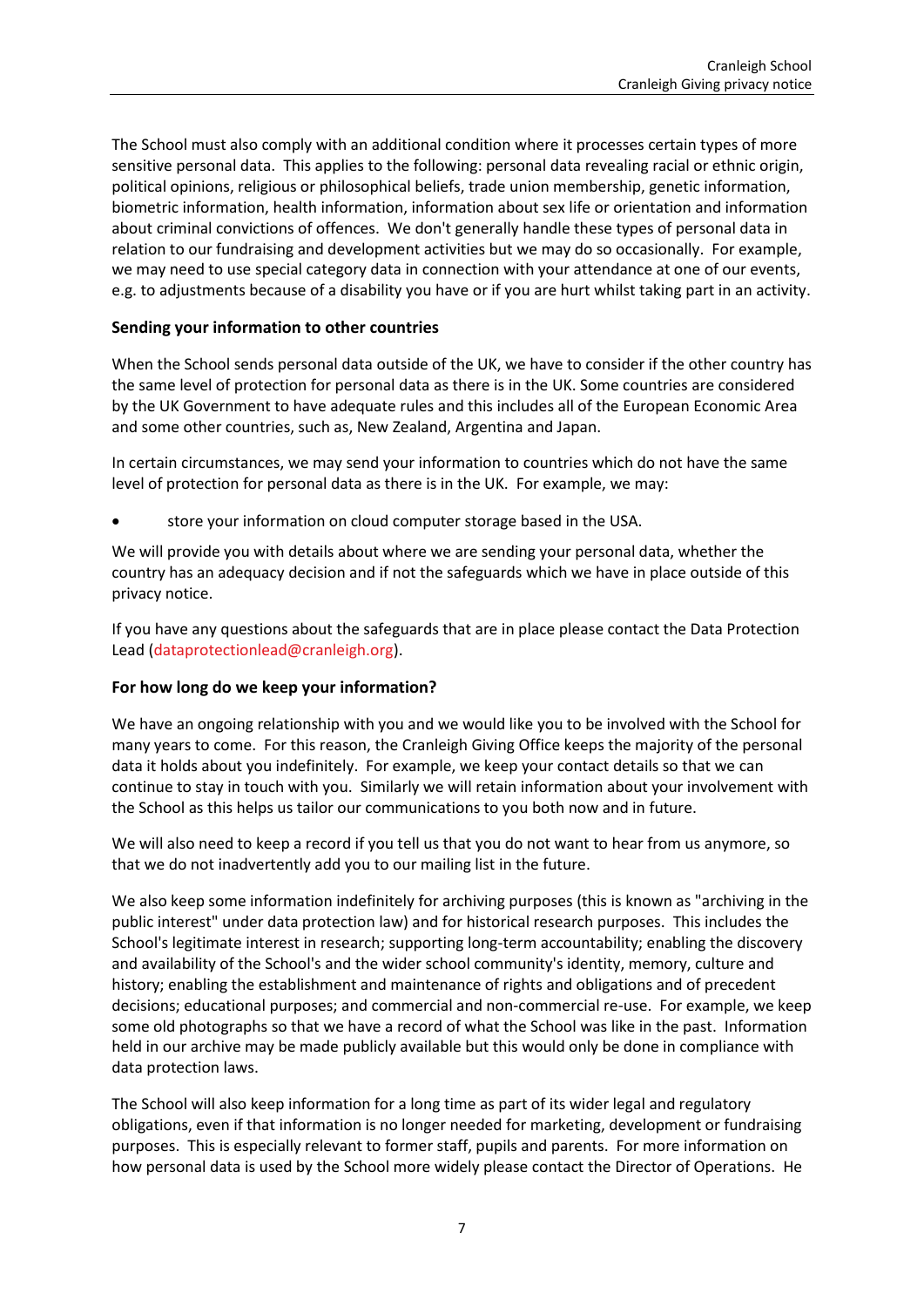may be contacted by email at [pad@cranleigh.org](mailto:pad@cranleigh.org) by post to Cranleigh School, Horseshoe Lane, Cranleigh, Surrey GU6 8QQ

Although the Cranleigh Giving Office keeps the majority of your personal data for a very long time, there are some exceptions to this. Further information can be found in our records retention policy [here.](https://www.cranleigh.org/policies/)

In relation to individuals who work for businesses which have exhibited at or enquired about the Cranleigh Christmas Fair, we retain their personal data for up to three years since their last contact with the School, after which we remove their details from our records.

For people who buy a raffle ticket at an event, we retain their personal contact details for up to a month after the event, after which we destroy the raffle ticket stubs.

#### **What decisions can you make about your information?**

Data protection law gives you a number of rights regarding your information. Your rights are as follows:

- Correction: if information held about you by the School is incorrect you can ask us to correct it.
- Access: you can also ask what information we hold about you and be provided with a copy. We will also give you extra information, such as why we use this information about you, where it came from and what types of people we have sent it to.
- Deletion: you can ask us to delete the information that we hold about you in certain circumstances. For example, where we no longer need the information.
- Portability: you can request the transfer of your information to you or to a third party in a format that can be read by computer in certain circumstances.
- Restriction: you can request that we restrict how we use your personal data.
- Object: you may object to us using your information where:
	- we are using it for direct marketing purposes (e.g. to send you an email about an event);
	- the lawful bases on which we are relying is legitimate interests. Please see the section "Our lawful bases for using your information" above;
	- if we ever use your information for scientific or historical research purposes or statistical purposes.

The Head of Cranleigh Giving can give you more information about your data protection rights. To exercise any of your rights you can submit your request in writing to The Head of Cranleigh Giving at [SRS@cranleigh.org](mailto:SRS@cranleigh.org) or by post to Cranleigh School, Horseshoe Lane, Cranleigh, Surrey GU6 8QQ.

#### **Further information and guidance**

The Head of Cranleigh Giving is the person responsible at our school for managing how we look after personal data and deciding how it is shared in relation to fundraising and development.

Like other organisations we need to keep your information safe, up to date, only use it for what we said we would, destroy it when we no longer need it and most importantly - treat the information we get fairly.